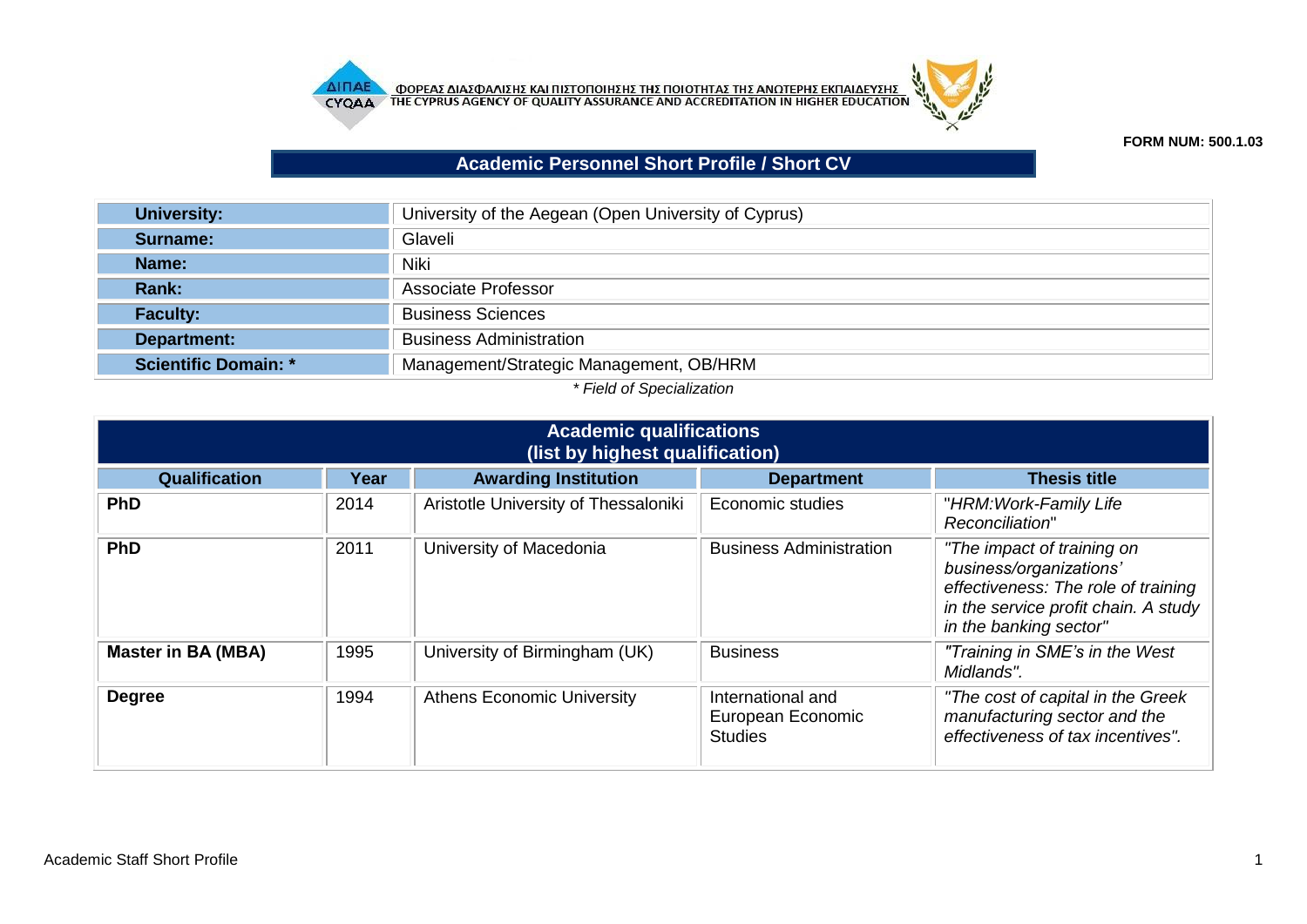| <b>Employment history – List by the three (3) most recent</b> |             |                                         |                 |                             |  |  |  |
|---------------------------------------------------------------|-------------|-----------------------------------------|-----------------|-----------------------------|--|--|--|
| <b>Period of employment</b>                                   |             | <b>Employer</b>                         | <b>Location</b> |                             |  |  |  |
| <b>From</b>                                                   | To          |                                         |                 | <b>Position</b>             |  |  |  |
| January 2020                                                  | Today       | University of the Aegean                | Chios           | <b>Associate Professor</b>  |  |  |  |
| May 2004                                                      | January2020 | Aristotle University of<br>Thessaloniki | Thessaloniki    | Research and teaching staff |  |  |  |
| May1998                                                       | May 2004    | Aristotle University of<br>Thessaloniki | Thessaloniki    | Research and teaching staff |  |  |  |

|                    | Key refereed journal papers, monographs, books, conference publications etc. List the five (5) more recent and other five<br>(5) selected - (max total 10) |                                                                                                                                                                                                     |                                   |                                                               |                                                                                            |              |  |
|--------------------|------------------------------------------------------------------------------------------------------------------------------------------------------------|-----------------------------------------------------------------------------------------------------------------------------------------------------------------------------------------------------|-----------------------------------|---------------------------------------------------------------|--------------------------------------------------------------------------------------------|--------------|--|
| <b>Ref. Number</b> | Year                                                                                                                                                       | <b>Title</b>                                                                                                                                                                                        | <b>Other authors</b>              | <b>Journal and</b><br><b>Publisher /</b><br><b>Conference</b> | Vol.                                                                                       | <b>Pages</b> |  |
|                    | 2020                                                                                                                                                       | "Developing strategies to<br>increase the possibility of<br>being selected as a "regular"<br>independent community<br>pharmacy: An application of<br><b>MUlticriteria Satisfaction</b><br>Analysis" | Manolitzas P.,<br>Grogoroudis, E. | Journal of<br><b>Pharmacy Practice</b><br>and Research        | Accepted<br>August<br>2020)                                                                |              |  |
| 2                  | 2020                                                                                                                                                       | "Two countries, two stories of<br>CSR, trust and customer<br>advocacy behaviors/attitudes?<br>A study in the<br>telecommunication sectors of<br>Greece and Bulgaria"                                | $\blacksquare$                    | European<br>Management<br>Review                              | Published<br>on line,<br>August<br>2020,<br>https://doi<br>.org/10.1<br>111/emre<br>.12417 |              |  |
| 3                  | 2020                                                                                                                                                       | "CSR toward stakeholders<br>and customer loyalty:<br>Investigating the roles of trust<br>and customer identification<br>with the company'                                                           | $\blacksquare$                    | Social Enterprise<br>Journal                                  | Published<br>on line,<br>April<br>2020, http<br>s://doi.org                                |              |  |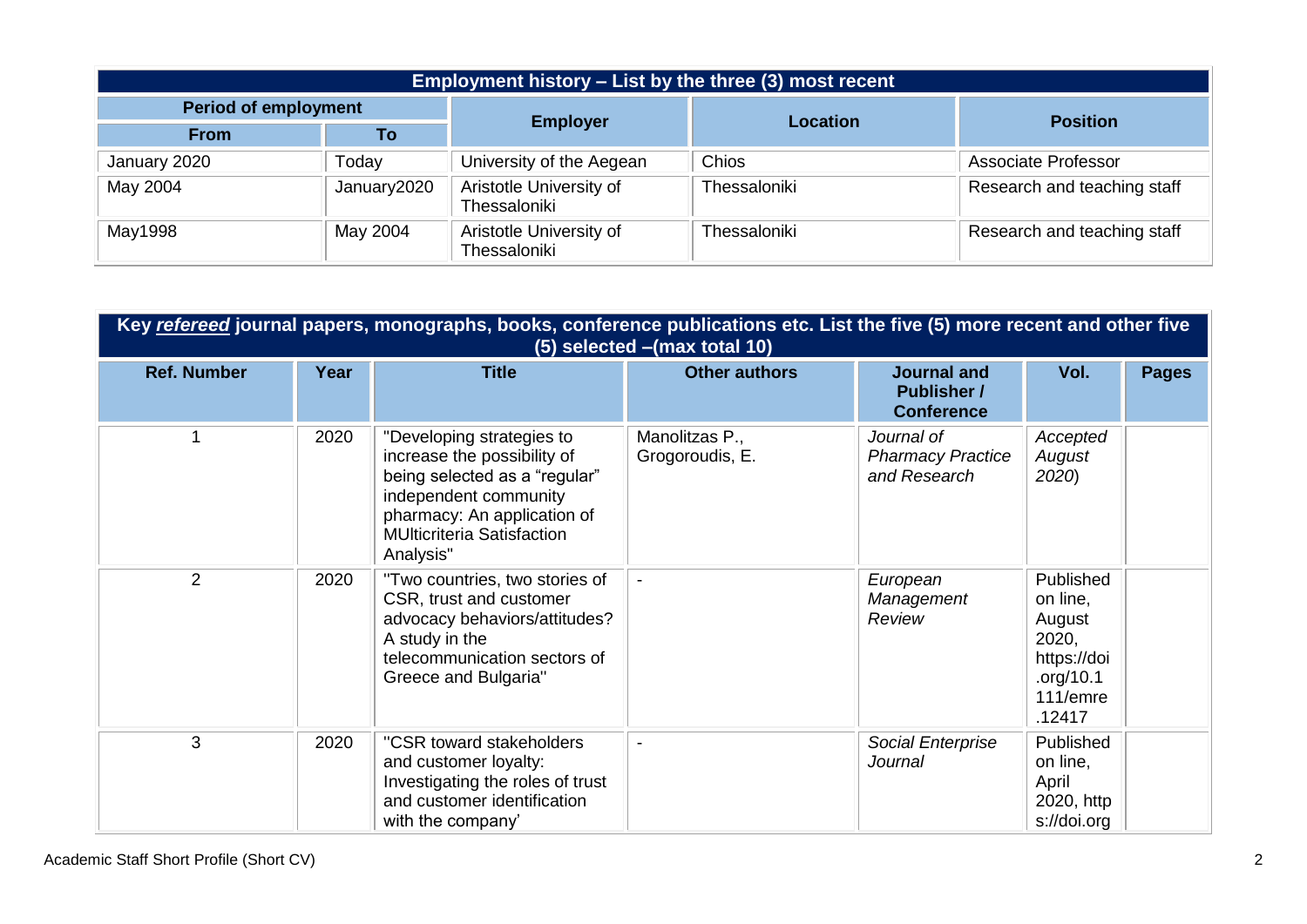|                |      |                                                                                                                                                                                                                                 |                                    |                                                                                                                                                                                                                                                                                                                                                    | /10.1108/<br><b>SRJ-07-</b><br>2019-<br>0257 |           |
|----------------|------|---------------------------------------------------------------------------------------------------------------------------------------------------------------------------------------------------------------------------------|------------------------------------|----------------------------------------------------------------------------------------------------------------------------------------------------------------------------------------------------------------------------------------------------------------------------------------------------------------------------------------------------|----------------------------------------------|-----------|
| $\overline{4}$ | 2019 | "Practical application of MSQ<br>and MUSA methodology in<br>determining critical job<br>satisfaction factors of<br>seasonal employees in<br>summer destination luxury<br>resorts",                                              | Grigoroudis, E.,<br>Manolitzas, P. | <b>Tourism</b><br>Management                                                                                                                                                                                                                                                                                                                       | 74                                           | 426-437   |
| 5              | 2019 | "The undelivered potential of<br>the Greek, - economic crisis<br>born, social and solidarity<br>economy for people-centered<br>local sustainable<br>development: The case of<br><b>Greek Social Cooperative</b><br>Enterprises" | Geormas, K.                        | <b>Working paper</b><br>prepared for the<br><b>United Nations</b><br>Inter-Agency Task<br>Force on Social<br>and Solidarity<br>Economy<br>(UNTFSSE), Call<br>for Papers 2018,<br>Implementing the<br>Sustainable<br>Development<br><b>Goals: What Role</b><br>for Social and<br>Solidarity<br>Economy?, United<br><b>Nations</b><br>Knowledge Hub. |                                              |           |
| 6              | 2017 | "Doing well and doing good:<br>Exploring how strategic and<br>market orientation impacts<br>social enterprise performance'                                                                                                      | Geormas, K.                        | International<br>Journal of<br>Entrepreneurial<br>Behaviour &<br>Research                                                                                                                                                                                                                                                                          | 24(1)                                        | 147-170   |
| $\overline{7}$ | 2015 | "Work-family balance through<br>border theory lens: The case<br>of a company driving in the<br>fast lane"                                                                                                                       | Karassavidou, E.                   | Diversity, Equality<br>and Inclusion: An<br>International<br><b>Journal</b>                                                                                                                                                                                                                                                                        | 34(1)                                        | $84 - 97$ |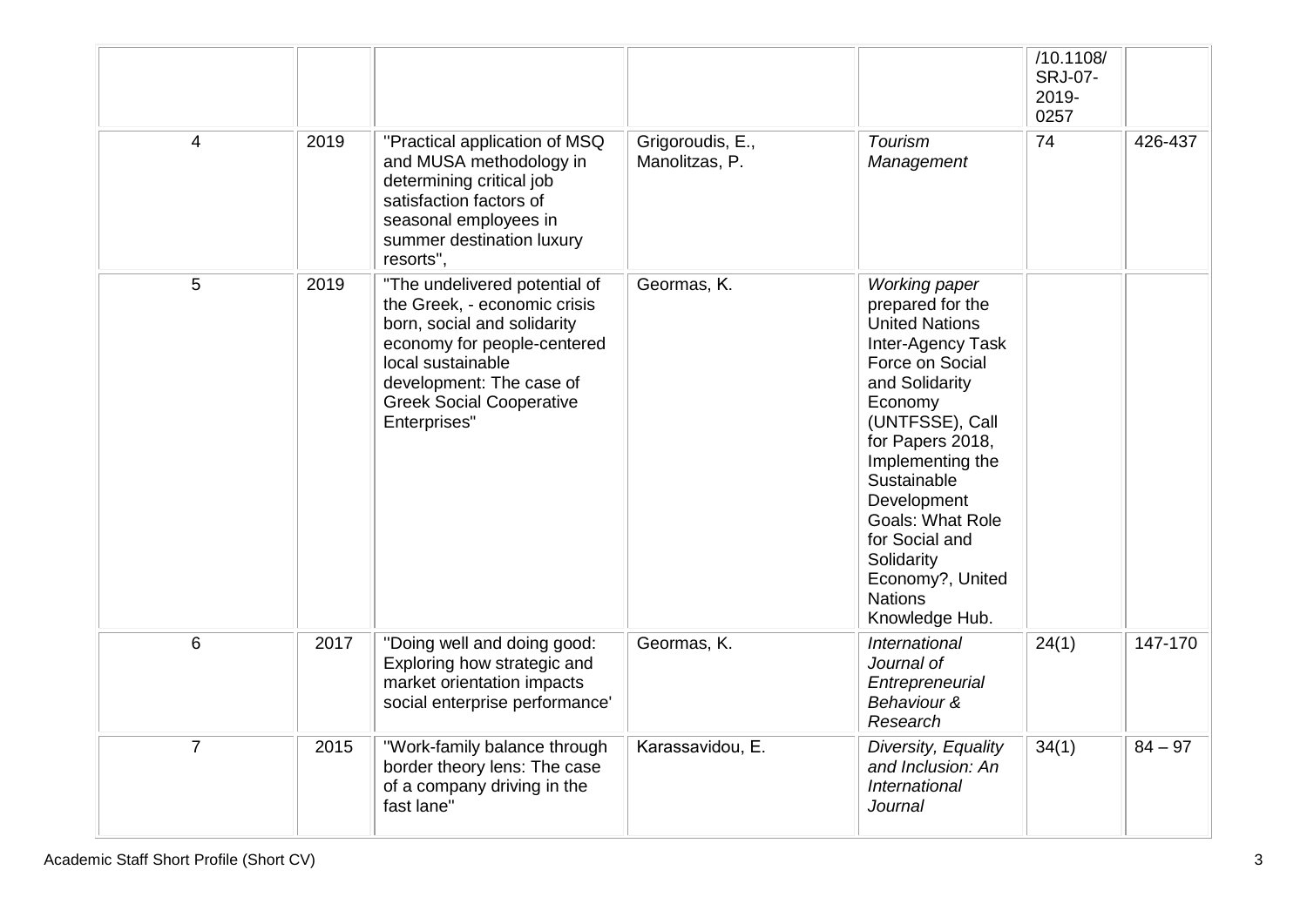| 8  | 2013 | "Relationships among three<br>facets of family supportive<br>work environments, work-<br>family conflict and job<br>satisfaction: A research in<br>Greece" | Karassavidou, E.,<br>Zafiropoulos, K. | <i>International</i><br>Journal of Human<br>Resource<br>Management | 24(20) | 3757-<br>3771.  |
|----|------|------------------------------------------------------------------------------------------------------------------------------------------------------------|---------------------------------------|--------------------------------------------------------------------|--------|-----------------|
| 9  | 2011 | "Exploring a Route through<br>which Training Affects<br>Organisational Performance"                                                                        | Karassavidou, E.                      | International<br>Journal of Human<br>Resource<br>Management        | 24(14) | 2892-<br>2923   |
| 10 | 2011 | "Assessing Hospitals"<br><b>Readiness for Clinical</b><br><b>Governance Quality Initiatives</b><br>through Organizational<br>Climate"                      | Karassavidou, E.                      | Journal of Health<br>Organization and<br>Management                | 25(2)  | $214 -$<br>240. |

|                    | Research Projects. List the five (5) more recent and other five (5) selected<br>(max total 10) |                                                                                                                                        |                                 |                                                            |  |  |  |
|--------------------|------------------------------------------------------------------------------------------------|----------------------------------------------------------------------------------------------------------------------------------------|---------------------------------|------------------------------------------------------------|--|--|--|
| <b>Ref. Number</b> | <b>Date</b>                                                                                    | <b>Title</b>                                                                                                                           | <b>Funded by</b>                | <b>Project Role*</b>                                       |  |  |  |
|                    | 2019-2021                                                                                      | Contract<br>Project<br>in<br>the<br>Employment<br>framework of the POWER Project Placement<br>Opportunities With Entrepreneurial Reach | Erasmus+                        | Researcher - Alexander<br><b>Innovation Zone Advisor</b>   |  |  |  |
| $\overline{2}$     | 2018-2020                                                                                      | <b>Blue Boost</b>                                                                                                                      | <b>INTEREG V-B</b>              | Researcher                                                 |  |  |  |
| 3                  | 2018-2020                                                                                      | 4helix+                                                                                                                                | <b>INTERREG MED</b>             | Researcher                                                 |  |  |  |
| 4                  | 2016-2020                                                                                      | Student Practice, Department of Economics,<br>Aristotle University of Thessaloniki                                                     | Partnership Agreement<br>(ΕΣΠΑ) | Scientific Coordinator                                     |  |  |  |
| 5                  | $2016 - 2018$                                                                                  | Organizational and Competitive Intelligence<br>for Entrepreneurship                                                                    | Erasmus+                        | Researcher                                                 |  |  |  |
| 6                  | 2008<br>και<br>$2013 - 2015$                                                                   | Entrepreneurship<br>Unit<br>Innovation<br>and<br>(MOKE), Aristotle University of Thessaloniki                                          | Partnership Agreement<br>(ΕΣΠΑ) | Teaching-Mentor                                            |  |  |  |
|                    | 2006-20077                                                                                     | OB and the role of genders                                                                                                             | Pythagoras                      | <b>CIAR</b><br>0f<br>Member<br>the<br><b>Research Team</b> |  |  |  |
| 8                  | 2006                                                                                           | Innovative areas and systems of life-long<br>learning                                                                                  | <b>EQUAL</b>                    | Research Team Member -<br>Evaluator                        |  |  |  |
| 9                  | $2004 - 2005$                                                                                  | Information Society and the adaptability of                                                                                            |                                 | <b>Research Team Member</b>                                |  |  |  |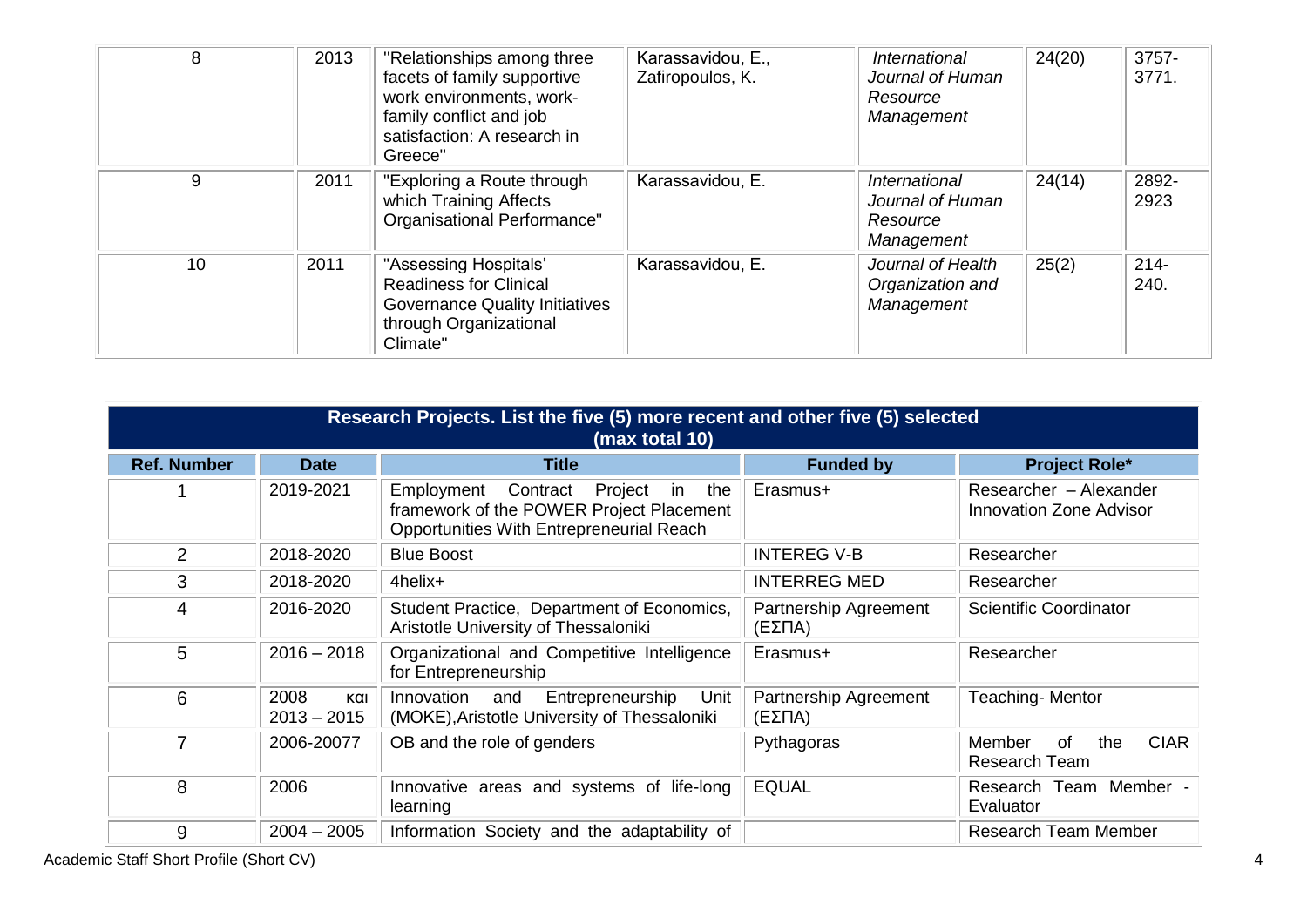|                     | women agricultural co-operatives                        |                 |    |                                       |                      |
|---------------------|---------------------------------------------------------|-----------------|----|---------------------------------------|----------------------|
| $-2005$<br>$2004 -$ | DI.ORGANO.SI<br>organizational knowledge in businesses) | (Administration | of | GSRT (F.F.ET), Program<br>EPAN, 4.5.1 | Research Team Member |

*\*Project Role: i.e. Scientific/Project Coordinator, Research Team Member, Researcher, Assistant Researcher, other*

|                    | Consulting Services and/or Participation in Councils / Boards/ Editorial Committees.<br>List the five (5) more recent |                                                            |                                                                                                                  |                                                                                                 |  |  |  |
|--------------------|-----------------------------------------------------------------------------------------------------------------------|------------------------------------------------------------|------------------------------------------------------------------------------------------------------------------|-------------------------------------------------------------------------------------------------|--|--|--|
| <b>Ref. Number</b> | <b>Period</b>                                                                                                         | <b>Organization</b>                                        | <b>Title of Position or Service</b>                                                                              | <b>Key Activities</b>                                                                           |  |  |  |
|                    | 2020                                                                                                                  | University of<br>the Aegean                                | Part of the co-ordination board of<br>the eMBA program of studies $-$<br><b>Acting Director</b>                  | Co-ordination of academic and<br>administrative issues of the program                           |  |  |  |
| $\overline{2}$     | 2020                                                                                                                  | University of<br>the Aegean                                | Representative of the Department<br>of Business Administration in the<br>Research Committee of the<br>University | Research strategy planning                                                                      |  |  |  |
| 3                  | 2020                                                                                                                  | <b>Baltic Journal</b><br>of Management                     | <b>Editorial Advisory Board</b>                                                                                  | Reviewer, promotion, special issues                                                             |  |  |  |
| $\overline{4}$     | 2017 έως και<br>σήμερα                                                                                                | Work and<br>Family<br><b>Researchers</b><br><b>Network</b> | Member                                                                                                           |                                                                                                 |  |  |  |
| 5                  | 2008<br>$2013 -$<br>και<br>2015                                                                                       | Aristotle<br>University of<br>Thessaloniki                 | Advisor of Innovation and<br>Entrepreneurship Unit on Social<br>Entrepreneurship                                 | Meetings, workshop, supervision of<br>students; business plans,<br>participation in conferences |  |  |  |

|                       | Awards / International Recognition (where applicable). List the five (5) more recent and other five (5) selected.<br>(max total 10) |                                                                                                                                                               |                                                                                    |  |  |  |  |  |
|-----------------------|-------------------------------------------------------------------------------------------------------------------------------------|---------------------------------------------------------------------------------------------------------------------------------------------------------------|------------------------------------------------------------------------------------|--|--|--|--|--|
| Ref.<br><b>Number</b> | <b>Date</b>                                                                                                                         | <b>Title</b>                                                                                                                                                  | <b>Awarded by:</b>                                                                 |  |  |  |  |  |
|                       | 2016-2017                                                                                                                           | Award of excellence 2016-2017 for the 2014<br>Emerald/EFMD Outstanding Doctoral<br>Research Award for my dissertation "HRM:<br>Work - family Reconciliation". | School of Economic and Political Sciences, Aristotle<br>University of Thessaloniki |  |  |  |  |  |
| $\mathcal{P}$         | 2016-2017                                                                                                                           | Excellence in Aristotle University of<br>Thessaloniki: The most important distinctions<br>in 2015                                                             |                                                                                    |  |  |  |  |  |